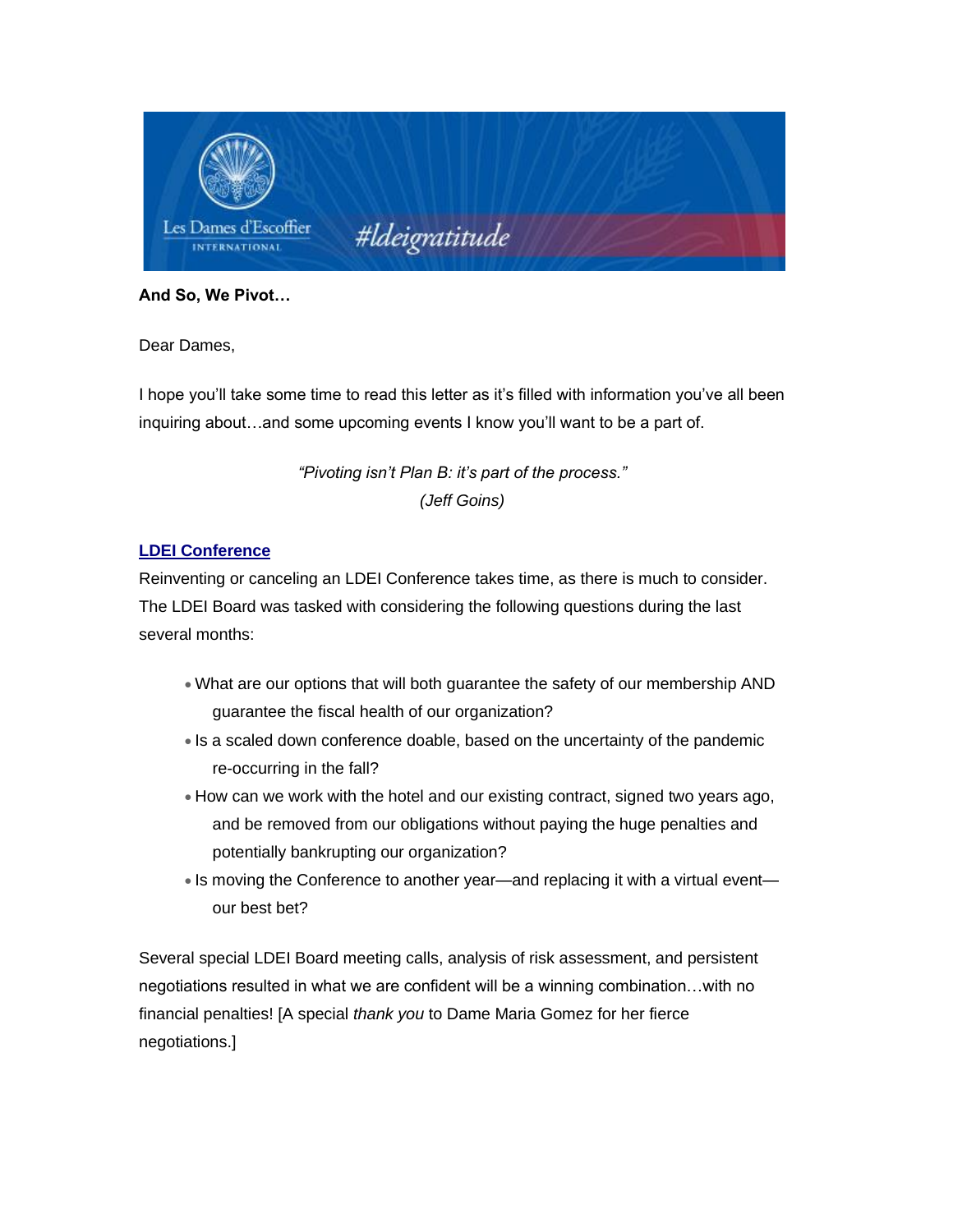First, the 2020 LDEI New York Conference will be replaced by a 2020 LDEI Virtual Event during the same timeframe in October. Specifics of this event will take some time to develop, but look for updates in the coming months as we move forward…and do plan on participating.

Thanks to the cooperation of the Kentucky Chapter (Dame Susan Reigler, President) and the New York Chapter (Dame Sharon Franke, President) and the New York Co-Chairs Dame Joan Brower, Dame Deborah Mintcheff and Dame Marsha Palanci, the following will be our upcoming LDEI Conference schedule:

> 2021 LDEI San Antonio \* 2022 LDEI New York \* 2023 LDEI Kentucky

As New York Conference Co-Chair Dame Joan Brower said, "We are so grateful that you were able to untangle this with no financial liabilities to LDEI, and no potential danger to our members!"

Please take a moment and join me in thanking Joan, Deborah and Marsha…who put their hearts into what would have been a true showcase of the uptown, downtown and all around of New York. Don't despair, however—they (and the rest of the New York Dames) are determined to show us the same passion and fun-filled time in 2022.

#### **LDEI Relief Fund**

Just this week, on the same special LDEI Board meeting call, the LDEI Board approved the establishment of an LDEI Relief Fund.

While the criteria and the application process are being written as you read this, overall this Fund's purpose is to raise monies and provide funding to established 501c3s, NGOs, or other recognized international nonprofits to benefit women [globally] impacted by COVID-19 and other disasters.

A special *thank you* to Dame Alice Gautsch Foreman for planting some "seed" money into this new Fund.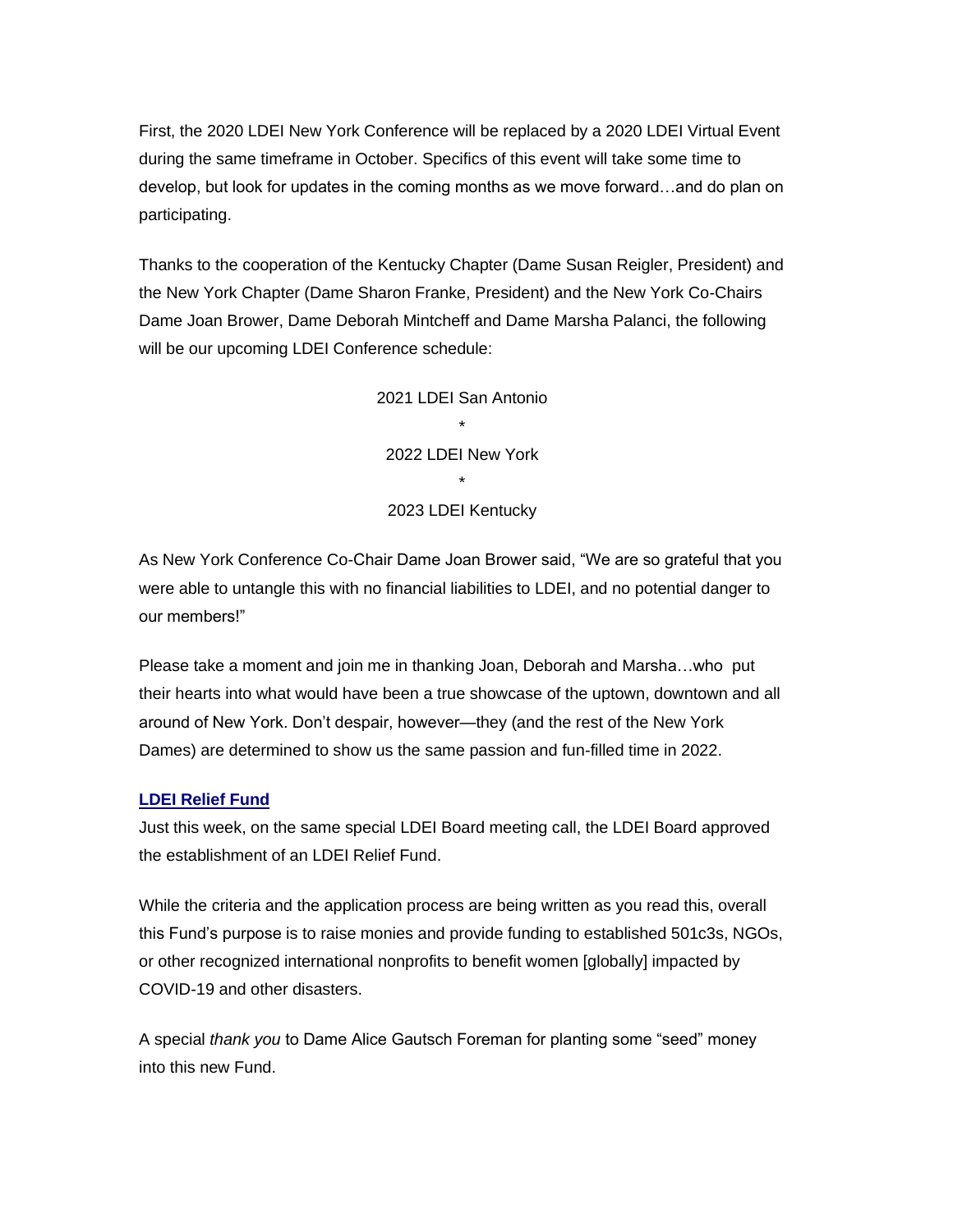Look for more information to be released as this progresses.

### **Save The Dates!!**

AND because engagement with you is important to us, we are hosting two upcoming events:

### **Eat! Drink! And Be Dame Resilient Brunch!**

Sunday, June 14<sup>th</sup> from 1pm to 2:30pm EST [virtually]

- Open to LDEI Members only ~ at no charge
- An uplifting gathering of our Dames to include a moderated panel discussion of how some of our members have "shifted gears" as a result of the pandemic

#### **Julia Child Birthday Brunch!**

Sunday, August 16<sup>th</sup> from 1pm to 2:30pm EST [virtually]

- Open to both LDEI Members AND the general public
	- oNo charge to Dames; \$25.00 charge for guests [monies to go to the LDEI Relief Fund after any expenses]
- A celebration of Julia (wear those pearls, girls!) complete with a "dress up like Julia look alike contest" with prizes

Details on these two brunch events will be provided in a separate communication…but now is the perfect time to *mark them on your calendar*.

Who doesn't love a good brunch?!

## **And Don't Forget Gratitude**

I know that this has not been the best of years for so many of you…but don't give up, don't give in.

You are resilient…and I am here for you…we are all here for each other!